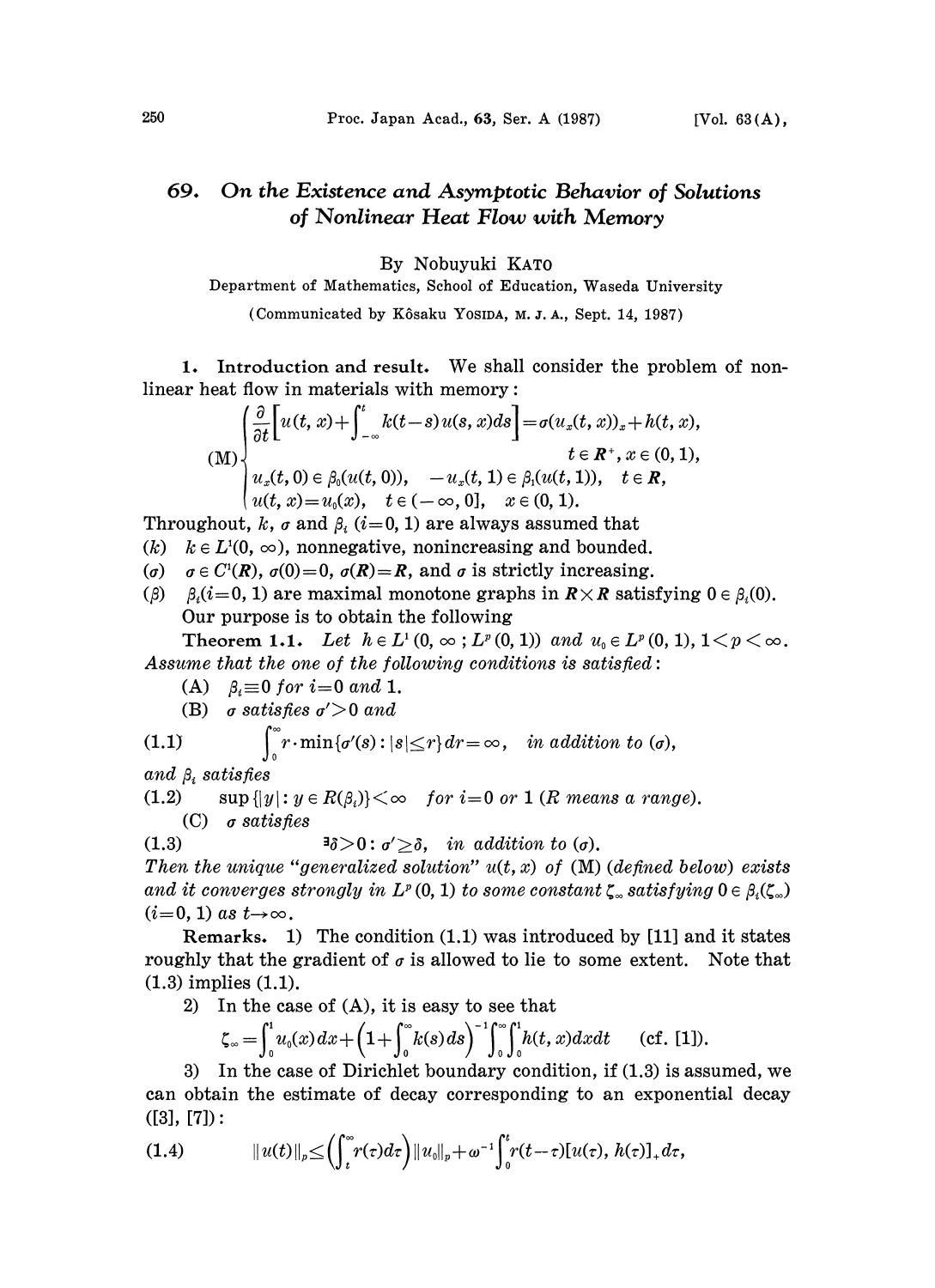where  $\omega>0$  is some constant and r is defined by  $r+\omega b*r=\omega b$ ,  $b+k*b=1$ , and  $[x, y]_+ = \lim_{\lambda \downarrow 0} (||x + \lambda y||_p - ||x||_p)/\lambda$ ,  $|| \cdot ||_p$  is the  $L^p$ -norm.

2. Reduction to the abstract equation. Let  $1 \le p \le \infty$ . Define A by  $D(A) = \{u \in C^1[0, 1]: u'(0) \in \beta_0(u(0)), -u'(1) \in \beta_1(u(1)), \text{ and } \sigma(u') \in W^{1, p}(0, 1)\}\$  $Au = -\sigma(u')'$  for  $u \in D(A)$ .

With this A,  $(M)$  can be interpreted as an abstract equation in  $L^p(0,1)$ :

$$
(E)\begin{cases}(d/dt)u(t)+Au(t)+G(u)(t)\ni h(t)+k(t)u_0, \quad t\in\mathbb{R}^+,\\u(0)=u_0,\end{cases}
$$

where  $G(u)(t) = k(0)u(t) + \int_0^t u(t-s)dk(s)$ . A function  $u \in C(\mathbb{R}^+; \overline{D(A)})$  is called simply a solution of  $(E)$  if it is an "integral solution" of  $(E)$  considering  $h(t)+k(t)u_0-G(u)(t)$  as an inhomogeneous term ([4]). Then we define the "generalized solution" of (M) by  $u(t, x) = [u(t)](x)$ , where  $u(t)$  is the solution of (E).

To obtain Theorem 1.1, we will apply the following abstract results concerning  $(E)$ :

**Theorem 2.1** ([4, 6, 10]). Let  $h \in L^1(0, \infty; X)$  and  $u_0 \in \overline{D(A)}$ . Assume that A is m-accretive,  $A^{-1}0\neq\emptyset$ , and A satisfies the convergence condition (see below). If  $(I+A)^{-1}$  is compact, then the unique solution  $u(t)$  of  $(E)$ exists and converges strongly to an element of  $A^{-1}0$  as  $t\rightarrow\infty$ .

If A is m-accretive in  $X = L^p(0,1)$  and  $A^{-1}0 \neq \emptyset$ , the nearest point mapping P onto  $A^{-1}0$  is well-defined and continuous since  $A^{-1}0$  is a closed convex subset of  $L^p(0, 1)$ . Denote by J the single-valued duality mapping in X. For the definition of the convergence condition, we refer to [9] and here we recall the sufficient condition for  $A$  to satisfy it:

**Proposition 2.2** ([9]). Let A be m-accretive with  $A^{-1}0 \neq \emptyset$ . If is compact, then A satisfies the convergence condition.  $\langle y, J(x\!-\!Px)\rangle\!>\!0$  for every  $[x,y]\in A$  with  $x\not\in A$  <sup>-1</sup>0, and the resolvent (I  $\!+\!A)$ 

Now, we have only to prove that:

**Proposition 2.3.** Assume that the one of the conditions  $(A)$ ,  $(B)$  and (C) is satisfied. Then A is m-accretive in  $L^p(0, 1)$ , the resolvent  $(I+A)^{-1}$  is a compact operator, and A satisfies the convergence condition. a compact operator, and A satisfies the convergence condition.

3. Sketch of proof of Proposition 2.3. It is easy to see that  $A$  is accretive in  $L^p(0, 1)$  from the form of tangent function  $[\cdot, \cdot]_+$  in  $L^p(0, 1)$ . In the case of (A), we make use of the results of [z] and obtain  $W^{1,1}(0, 1)$  $CR(I+A)$ , whereas in the cases of (B) and (C), we have  $C[0, 1] \subset R(I+A)$ by  $[11]$ . Therefore in order to show that A is m-accretive, it suffices to show that A is closed in  $L^p(0, 1)$ . Let  $u_n \in D(A)$  be such that  $u_n \to u$  and  $-\sigma(u'_n)' \to v$  in  $L^p(0, 1)$ . In the cases of (A) and (B), it follows from

(3.1) 
$$
\sigma(u'_n(x)) - \sigma(u'_n(0)) = \int_0^x \sigma(u'_n(\tau))' d\tau
$$

$$
\left(\text{or } \sigma(u'_n(1)) - \sigma(u'_n(x)) = \int_x^1 \sigma(u'_n(\tau))' d\tau\right)
$$

that  $||u'_n(x)|| \leq C$ . (Hereafter C denotes a universal constant.) From this,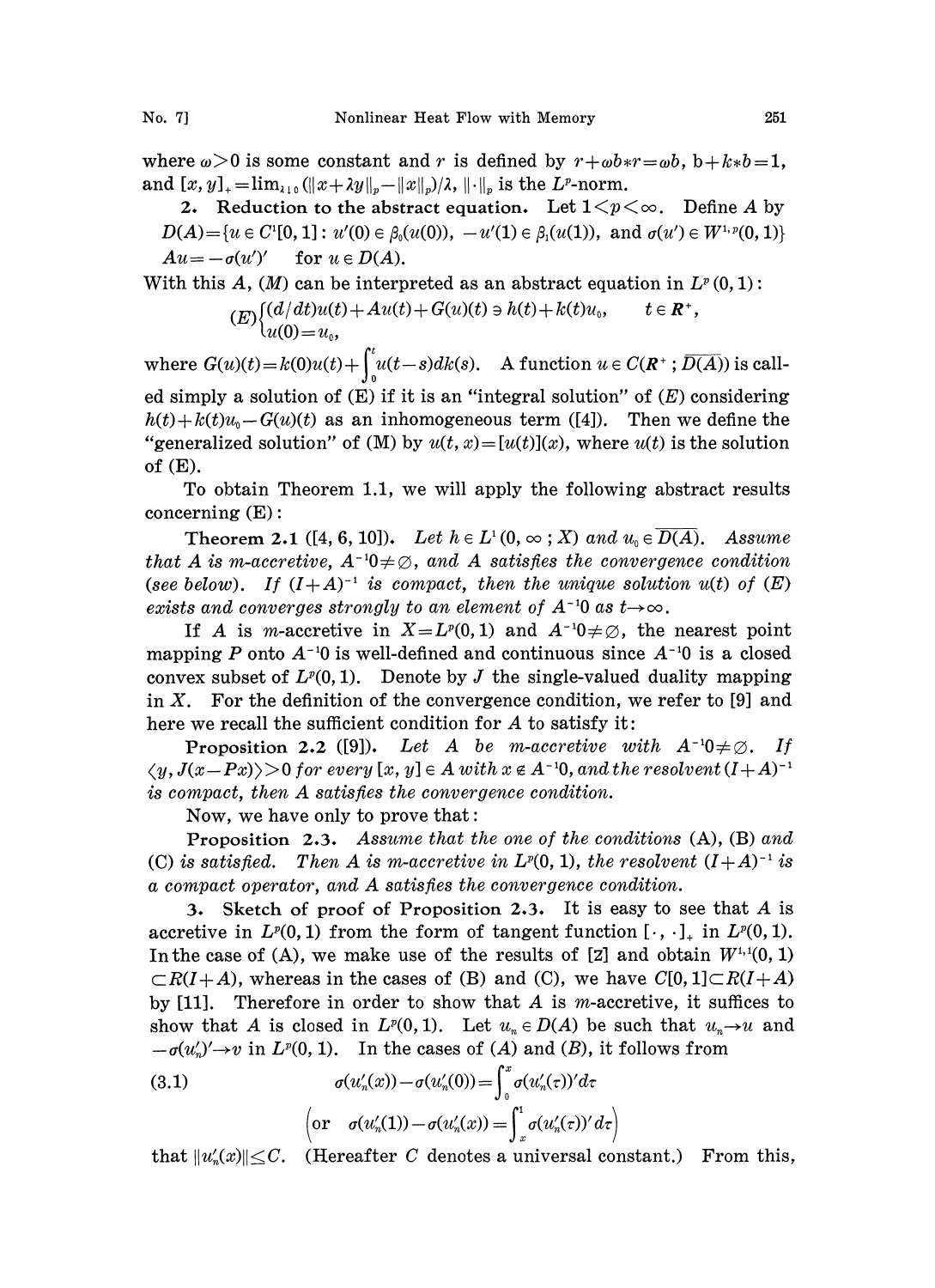we can get  $u \in W^{2, p}(0, 1) \subset C^{1}[0, 1], \sigma(u') \in W^{1, p}(0, 1),$  and  $v = -\sigma(u')'.$  In the case of (A), the desired boundary condition of u is easily checked. On the other hand in the case of (B), we further show the estimate  $||u''_n||_p \leq C$ , so that (3.2)  $||u_n||_{W^{2,p}(0,1)} \leq C.$ 

Then we obtain  $u_n \to u$  in  $W^{2,p}(0, 1) \subset C^1[0, 1]$ , and by the closedness of  $\beta_i$  $(i=0, 1)$ , the boundary condition of u is satisfied, and so A is closed.

In the case of  $(C)$ , it follows from

$$
\int_0^1 \delta^p |u_n''|^p \leq \int_0^1 |\sigma'(u_n')u_n''|^p = \int_0^1 |\sigma(u_n')'|^p
$$

that  $||u''_n||_{\nu} \leq C/\delta$ . Then since

(3.3)  $||u'_n||_2^p \leq K(||u''_n||_2^p + ||u_n||_2^p)$ , K depends only on p, we have the estimate  $(3.2)$  and hence A is closed as shown above.

To prove the compactness of  $(I+A)^{-1}$ , let  $f \in L^p(0,1)$  and take  $u \in D(A)$ such that  $u+Au=f$ . In the cases of (A) and (B), by the equation (3.1) with u in place of  $u_n$  and the accretivity of A together with  $0 \in A_0$ , the estimate  $||u||_{w_1,p} \leq C+C||f||_p$  holds. In the case of (C), we have  $||u''||_p \leq (C/\delta)(||u||_p+||f||_p)$  $\leq (2C/\delta) \|f\|_p$  and by the inequality like (3.3), the estimate  $||u||_{W^{1,p}} \leq C||f||_p$ follows. Since the embedding  $W^{1,p}(0,1)\subset L^p(0,1)$  is compact, we conclude that  $(1+A)^{-1}$  is compact.

 $(1+A)^{-1}$  is compact.<br>Finally, noting that u is not constant if  $u \in D(A) \backslash A^{-1}0$ , it is not difficult to see that

 $\langle Ax, J(x-Px)\rangle > 0$  for any  $x \in D(A)$  with  $x \notin A^{-1}0$ .

Thus by Proposition 2.2, A satisfies the convergence condition. Q.E.D.

Acknowledgements. <sup>I</sup> would like to express my thanks to Prof. H. Serizawa of Niigata University and Prof. M. Otani of Tokai University for valuable discussions, and to Prof. I. Miyadera for his encouragement and advice.

## References

- [1] J.B. Baillon and Ph. Clément: Ergodic theorems for nonlinear Volterra equations in Hilbert space. Nonlinear Anal., 5, 789-801 (1981).
- [2] H. Brezis and W. A. Strauss: Semi-linear second-order elliptic equations in  $L^1$ . J. Math. Soc. Japan, 25, 565-590 (1973).
- [3] Ph. Clément and J. A. Nohel: Asymptotic behavior of solutions of nonlinear Volterra equations with completely positive kernels. SIAM J. Math. Anal., 12, 514-535 (1981).
- [4] M. G. Crandall and J. A. Nohel: An abstract functional differential equation and a related nonlinear Volterra equation. Israel J. Math., 29, 313-328 (1978).
- [5] D. S. Hulbert and S. Reich: Asymptotic behavior ot solutions to nonlinear Volterra equations. J. Math. Anal. Appl., 104, 155-172 (1984).
- $[6]$  N. Kato: On the asymptotic behavior of solutions of nonlinear Volterra equations and its application to nonlinear heat flow with memory. RIMS, Kokyuroku, vol. 604 (1987).
- [7] ----: Unbounded behavior and convergence of solutions of nonlinear Volterra equations in Banach spaces (preprint).
- [8] N. Kato, K. Kobayasi, and I. Miyadera: On the asymptotic behavior of solutions of evolution equations associated with nonlinear Volterra equations. Nonlinear